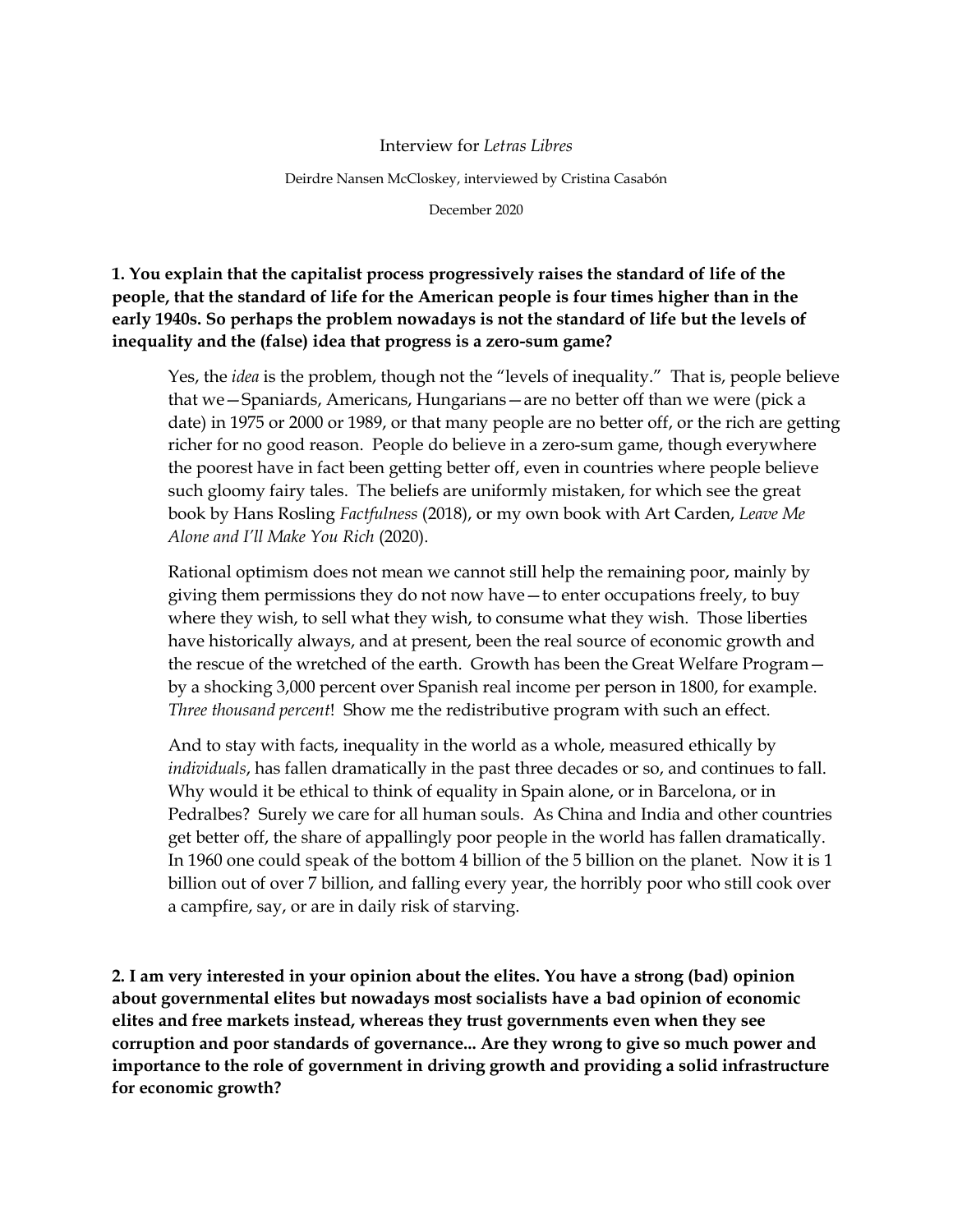I was once a socialist, and have many socialist friends. The dear, dear good-hearted elitist socialists of my acquaintance believe, against the evidence, that the State of Illinois, or *Lo Stato d'Italia*, or most governments aside from Sweden or Minnesota or New Zealand, are composed of good and wise people with excellent ideas on how you should live your life. Yet no sentient Italian, for example, actually believes it. But she will vote for giving *lo stato* more and more power. I just read an essay in the British magazine *Prospect* by the eminent historian at Oxford, Timothy Garton Ash, who proposes to save liberalism by increasing the scope of the government, spending for example on a universal basic income. With such "liberals," who needs socialists?

The statists are mistaken that the state should "drive" the economy (a metaphor they always use, and you used here). No one should drive a car if they do not know how to drive, and the truth is that we know next to nothing about "driving" an economy. The knowledge, as Friedrich Hayek pointed out in 1945, is dispersed in the billions of people and their skills and local circumstances. An economy is not a household. And it's hard enough to run even a household well! Humility is in order. The greatest sin against the Holy Spirit, we Christians say, is pride. Alberto Mingardi and I just published a little book about the prideful economists offering to "drive" the economy, and offering to decide on "infrastructure," that magical but meaningless word). Mingardi and I focus on the prideful ideas, as an example of the breed, of the Italian-American economist Mariana Mazzucato, who is a follower of John Maynard Keynes—a fascinating "*señorito satisfecho"* (died 1946), who could never be accused of proper humility in the face of our ignorance on how to drive.

**3. By appealing to identity, it is easy to design and implement policies following exclusively ideological and identitarian criteria, they facilitate the implementation of policies as an instrument for doing the "glorious public things" that some specific collectives want. In your book, you observe the implementation of identity policies in Chicago and suggest that liberal policies are best suited to defend and empower minorities. Is this postmodern vision giving an answer to the real problems of developed and post-industrial societies such as...the problem of inequality, minority rights and wealth...?**

You are speaking of nationalism, essentially. The glorious projects of, say, Franco's tomb, or high-speed rail from Madrid to minor coastal cities, or numberless other glories of the state are indeed loved by many people, because they do not count the cost, in the money they pay indirectly or in the insult they may or may not want to give to other identities. Sibelius's "Finlandia" has a splendid English translation we often sing in my church. The first verse says how wonderful Finland is (with, say, all those lakes and forests, lakes and forests, lakes and forests). But the second verse says that all other nations feel the same way about their nations, and that we should honor them, too, and get along together. I get tearful when I sing it, so noble is its liberal sentiment. In Muslim Spain's most glorious periods there was such *convivencia*.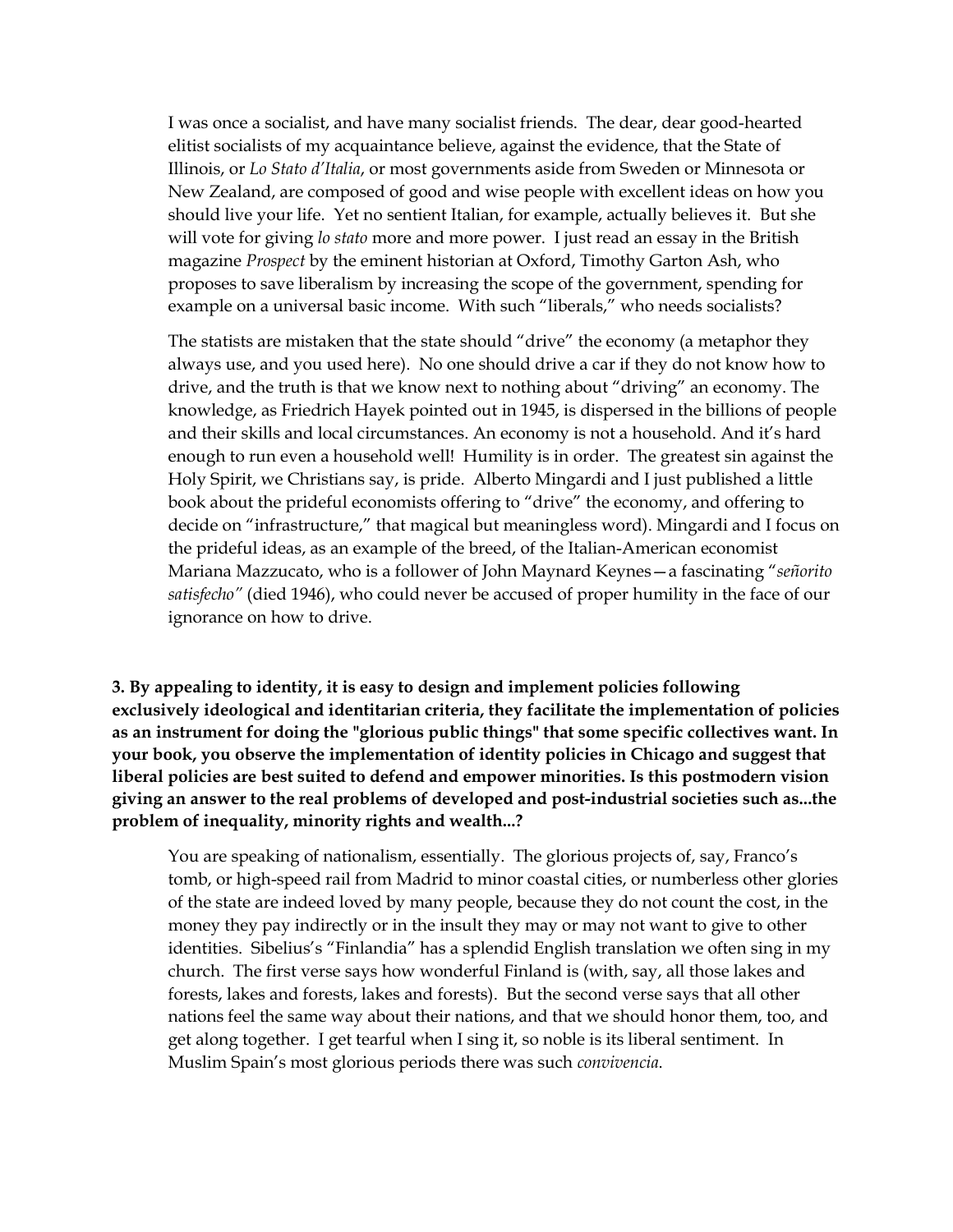We need to accept that people have nationalistic feelings (I do love the USA, for example); and the feelings, too, of solidarity (I do often love my poor neighbor), which socialism elevates to the single virtue, with results in hideous coercion similar to the wars that nationalism inspires. As liberals we need to point out gently to our nationalist and socialist friends that liberalism, too, can honor Home and Fraternity—but allows people to pursue them in their own ways, instead of forbidding Moslem women, say, to wear a head scarf.

A liberalism of permissions does solve many of the problems we worry about. It has since 1800 or so. There have always been but two master problems in the world, proud tyranny and its pathetic child, poverty. If we get rid of that evil little family, we can have our own idiosyncratic families, prospering in body and soul.

## **4. You have suggested that economists and historians have failed to understand the importance of the Great Enrichment, and how people did it, not the governments. And you have suggested a move towards "humanomics." Can you give us more information about this process of development and what it requires?**

It requires liberty, alone. I show in my trilogy on the Bourgeois Era that liberalism, born in Holland and then Britain, and which came to Spain in 1812, gave ordinary people permission as the British put it "to have a go" (it is a sporting metaphor). And go they did. It was not investment that was causal, and certainly not state "driving." It was new ideas—the submarine, the cable car, the modern university, the autobahn, containerization, penicillin, and on and on. They came from human creativity, released in free societies. Hitler gets the credit for the autobahn, but it was in fact devised under the Weimar Republic.

**5. We live in democracies where more and more populist parties promote adherence of a voter with an emotional-passive character. "Poverty out of tyranny, not 'capitalist' inequality, is the real problem," you said, but perhaps some people would choose equality over freedom nowadays. Are liberals misunderstanding people's choices? Perhaps we should ask ourselves if a postmodern man is a type of man who pursues individual freedom...? (I am thinking of what La Boétie said in his discourse of voluntary servitude.)**

Yes, people do frequently choose Home Soil or Class Solidarity over liberty. And they find rulers who are willing to supply such comforts to them. It is the child's choice. Liberalism could also be called adultism, Ortega y Gasset's "project of life." We liberals must gently preach to them, to encourage them not to fear liberty, and to instead grow up. Once upon a time, when peasants were ignorant and childlike, or when the proletariat was ignorant and childlike, the aristocrat's or the commissar's theory that he was a natural father to such children might possibly have made a little sense. I don't think so, but you can see why it was a dominant idea for most of human history. But,